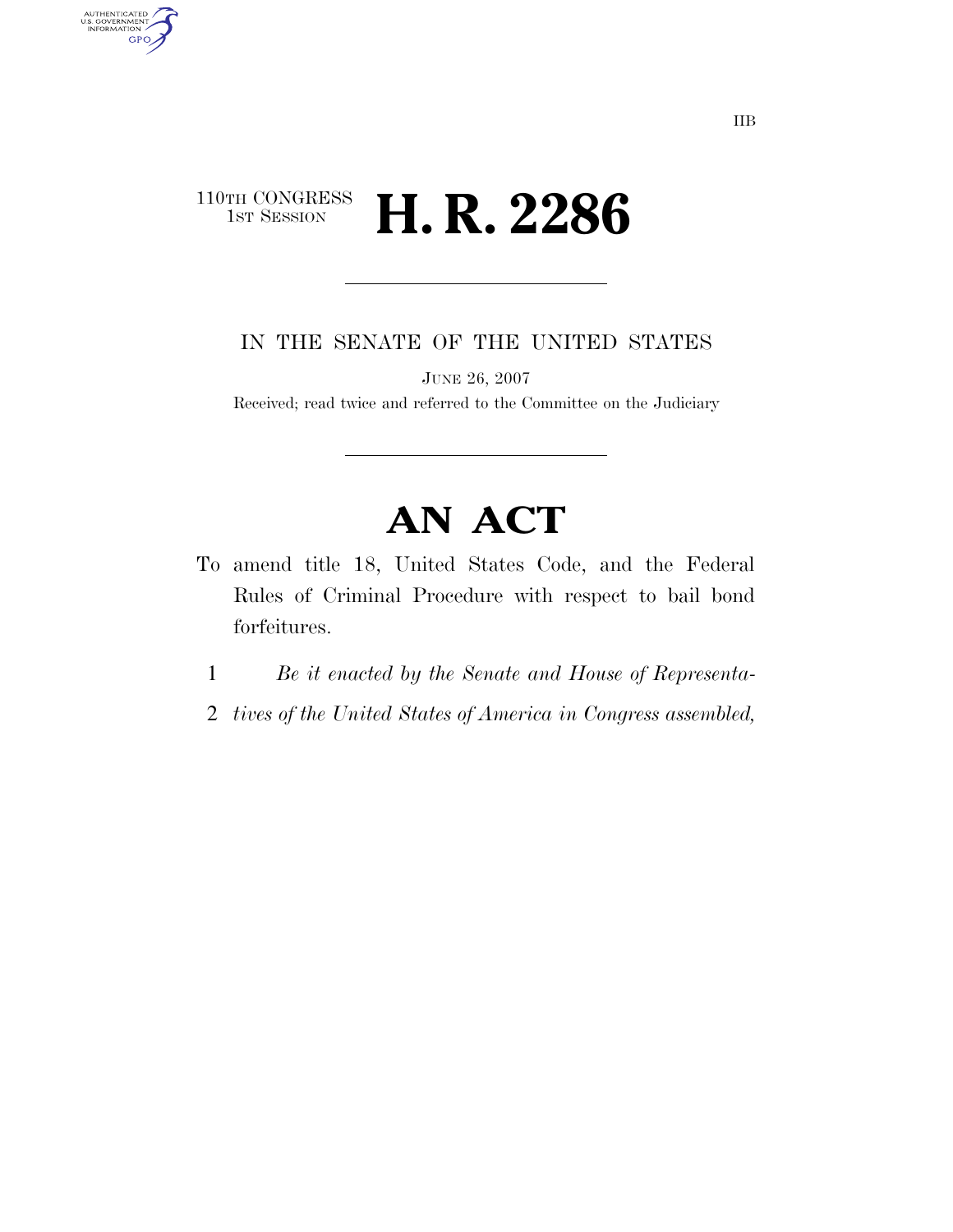#### **SECTION 1. SHORT TITLE.**

 This Act may be cited as the ''Bail Bond Fairness Act of 2007''.

#### **SEC. 2. FINDINGS AND PURPOSES.**

 (a) FINDINGS.—The Congress makes the following findings:

 (1) Historically, the sole purpose of bail in the United States was to ensure the defendant's physical presence before a court. The bail bond would be de- clared forfeited only when the defendant actually failed to appear as ordered. Violations of other, col- lateral conditions of release might cause release to be revoked, but would not cause the bond to be for- feited. This historical basis of bail bonds best served the interests of the Federal criminal justice system.

 (2) Currently, however, Federal judges have merged the purposes of bail and other conditions of release. These judges now order bonds forfeited in cases in which the defendant actually appears as or- dered but he fails to comply with some collateral condition of release. The judges rely on Federal Rule of Criminal Procedure 46(f) as authority to do so.

 (3) Federal Rule of Criminal Procedure 46(e) has withstood repeated court challenges. In cases such as United States v. Vaccaro, 51 F.3d 189 (9th Cir. 1995), the rule has been held to authorize Fed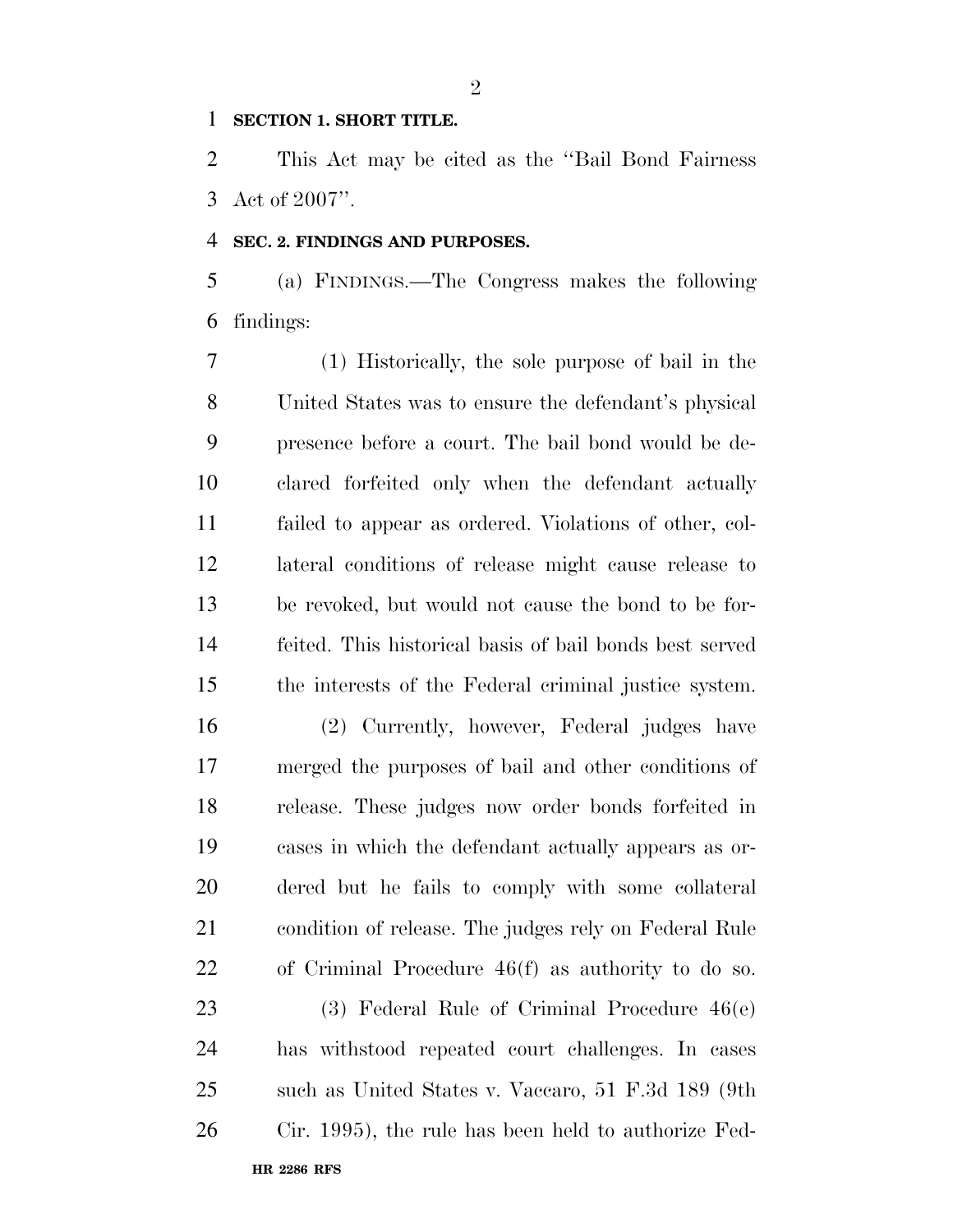eral courts specifically to order bonds forfeited for violation of collateral conditions of release and not simply for failure to appear. Moreover, the Federal courts have continued to uphold and expand the rule because they find no evidence of congressional intent to the contrary, specifically finding that the provi- sions of the Bail Bond Act of 1984 were not in-tended to supersede the rule.

 (4) As a result, the underwriting of bonds for Federal defendants has become virtually impossible. Where once the bail agent was simply ensuring the defendant's physical presence, the bail agent now must guarantee the defendant's general good behav- ior. Insofar as the risk for the bail agent has greatly increased, the industry has been forced to adhere to strict underwriting guidelines, in most cases requir- ing full collateral. Consequently, the Federal crimi- nal justice system has been deprived of any mean-ingful bail bond option.

- (b) PURPOSES.—The purposes of this Act are—
- (1) to restore bail bonds to their historical ori- gin as a means solely to ensure the defendant's physical presence before a court; and

 (2) to grant judges the authority to declare bail bonds forfeited only where the defendant actually